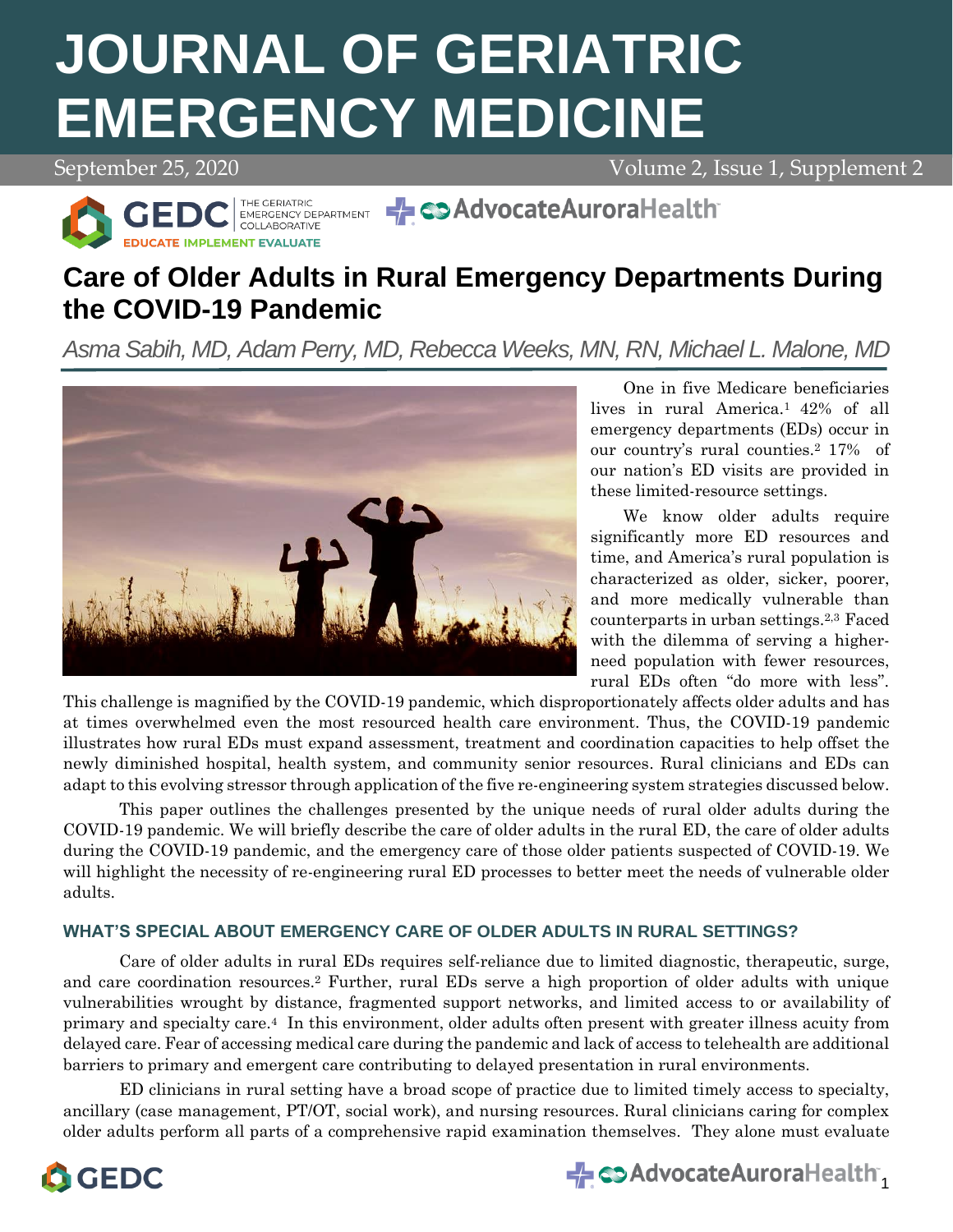for cognitive and functional impairment, atypical presentations of disease, adverse medication events, caregiving environment, and unmet palliative care needs. Further, rural clinicians are often responsible for transition of care communication with nursing homes or home health, as well as coordination with community resources such as the Office of Aging and community paramedicine. Electronic health record templates for "geriatric assessment" and Siebens' "Domain Management Model" can be used to expedite both the performance and communication of this broad ED assessment. 5

#### **WHAT ARE THE KEY POINTS TO THE EMERGENCY CARE OF OLDER ADULTS DURING THE COVID-19 PANDEMIC?**

With the COVID-19 pandemic, rural EDs must expand assessment, treatment, and coordination capacities in an era of diminished hospital, health system, and community senior resources.<sup>4</sup> This evolution occurs alongside the disintegration of home- and community-based formal and informal caregiving networks and a fear- and/or access-induced delayed care. Social isolation, not seeking help, and poor coping skills all have exacerbated the unmet health / behavioral health needs of rural older adults.<sup>6</sup> COVID-19 illustrates the necessity of re-engineering ED processes to meet the complex care needs of vulnerable older adults.

#### **TABLE 1: FIVE MEASURES TO ENHANCE OLDER ADULT EMERGENCY CARE DURING THE PANDEMIC**

- 1. Family and paid caregivers for older adults with cognitive and/or functional impairment are not merely "visitors". Work with administration to allow them into the ED.
- 2. Collaboratively develop replicable consultation and transition protocols with referring nursing and senior living facilities and receiving tertiary care hospitals.
- 3. Develop Forward Triage Protocols by leveraging technology, relationships with nursing facilities, and payment reform.
- 4. Improve access to behavioral health resources.
- 5. Ensure education of all clinicians and staff, including travelers and locums.

First, emergency care must include caregivers in both the evaluation and care plan, despite policies limiting "visitors". Second, the ED should develop replicable consultation and transition protocols with referring senior living facilities and receiving larger hospitals, to promote efficiency and patient safety during periods of systemic stress. Third, health care systems should leverage technology and recent payment reform to develop forward triage protocols to identify those older adults most likely to benefit from transfer to the ED. Forward triage models are rapidly evolving, and often involve ED-based clinicians collaborating with community paramedics and staff at referring facilities. The Centers for Medicare & Medicaid Services' Emergency Triage, Treat, and Transport (T3 Model) is an important new forward triage mechanism with national impact (innovation.cms.gov/innovation-models/et3). Fourth, ED sites should improve access to behavioral health resources within and beyond the ED for those older adults who need this support. Finally, as many rural emergency clinicians and staff may be travelers or temporary employees, systems should educate clinicians and staff regarding evolving local protocols and resources specific to the care of older adults.

The COVID pandemic highlights the ED's critical role as a center of care coordination within the geriatric continuum of care. Some rural communities are more vulnerable than others due to their ability to mitigate, treat, and delay transmission of COVID-19 and to reduce its economic and social impacts.7,8 This crisis illustrates the necessity of collaboration and communication between the ED and all other sites of care. In rural environments lacking outpatient resources, older adults often move between home, hospital, rehab, nursing home, and senior/assisted living only after assessment and risk stratification in the ED. To secure these transitions and prepare for potential surges at one or more sites, the ED may partner with referring and receiving entities on efficient, 24/7 transition protocols.

#### **SPECIAL CONSIDERATIONS FOR OLDER ADULTS SUSPECTED OF COVID-19 IN RURAL SETTINGS**

COVID is typically more difficult to diagnose in older adults, who frequently present atypically. This is complicated in the rural setting by limited or delayed COVID testing. Safe disposition of COVID-suspected older adults must consider the strength of the home care environment and the ability to readily follow-up in settings with scant and decreasing primary care and community resources.7 For COVID patients requiring



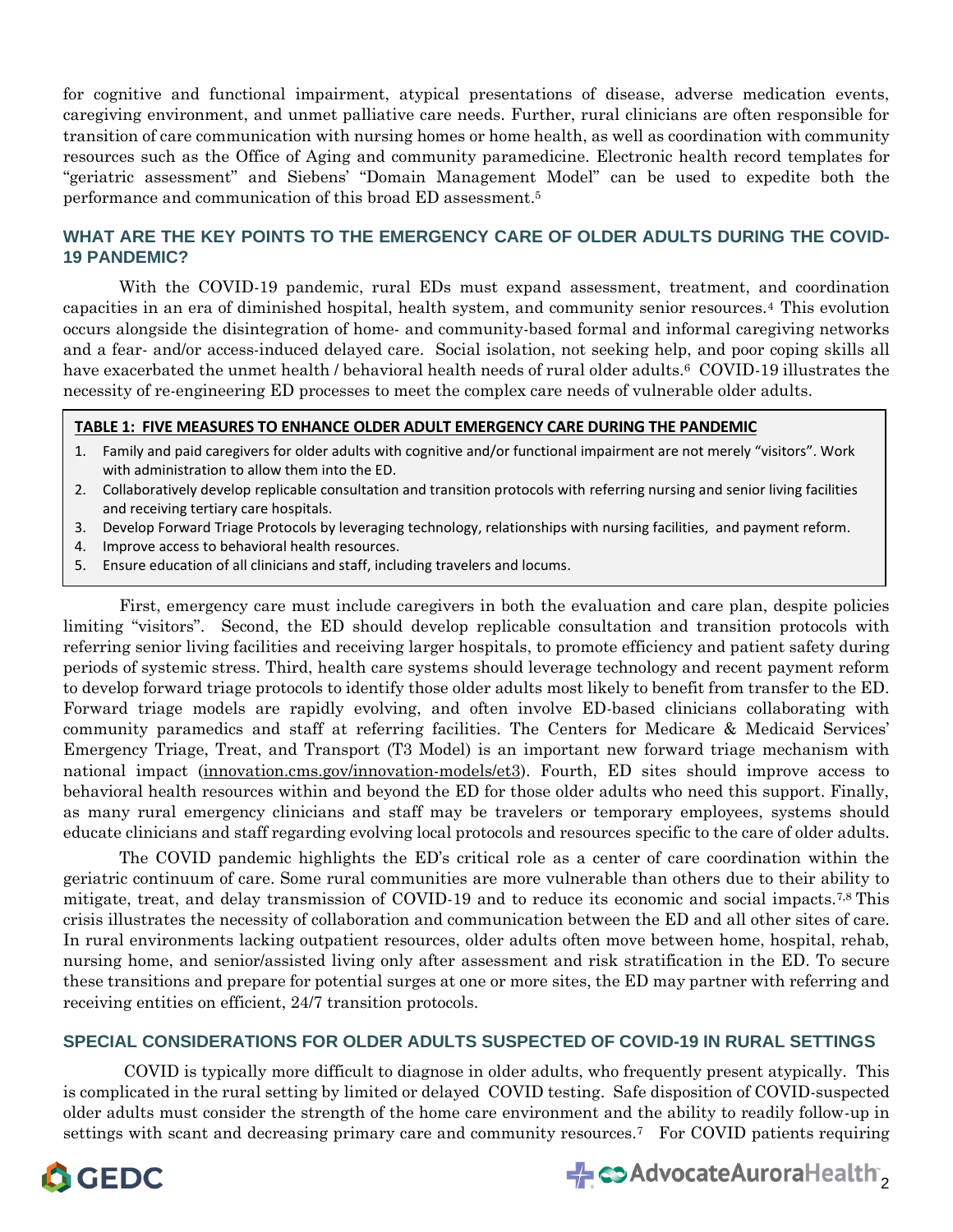intensive care resources, rural EDs must often coordinate transfer to tertiary care at a time when larger centers may be overwhelmed and surrogate decision makers are not present.

#### **STRATEGIES TO PREPARE FOR COVID-19 IN RURAL SETTINGS**

Two strategies are recommended to support rural EDs. One is provided by the Surgo Foundation (precisionforCOVID.org/ccvi). This tool has combined the Center for Disease Control and Prevention social vulnerability index (socioeconomic status, household composition and disability, minority status and language, and housing type and transportation) with COVID-19 specific vulnerability factors (epidemiologic factors and healthcare system factors) to identify communities which may need the most support. The website shows states and counties with varying degrees of social vulnerability. This can be used to identify vulnerable systems/hospitals that can then meet to develop strategies and resources addressing unmet needs.

Another practical strategy to better understand the social resources and needs of rural older adults is to invite the local county representative of the Aging and Disabilities Resource Center to present at an ED staff meeting. This presentation should describe the local problems and develop resources assisting vulnerable older ED patients during the COVID-19 pandemic.

#### **TABLE 2: TEN KEY STEPS TO MANAGE AN OLDER PATIENT IN THE RURAL ED DURING THE COVID-19 PANDEMIC**

- 1. Due to COVID-19, rural providers are treating older adults with greater acuity and complexity using decreased resources. In this context it is helpful to develop and employ a rapid, comprehensive assessment that includes recognition of cognitive and functional impairment. Recent recommendations for brief cognitive and functional assessment are included below.<sup>9</sup>
- 2. Many older adults with life-limiting illness present to the ED with unmet palliative care needs. Practice the core palliative skills of assessment of medical decision-making capacity, rapid prognosis, rapid goals of care conversations, and symptom management. References regarding ED-based palliative practices are below.<sup>10-12</sup>
- 3. Establish a system to ensure complete information transfer during evaluation and transitions of care with caregivers and referring and receiving facilities. Use Institute for Healthcare Improvement tools for rapid cycles of measuring, feedback and improvement (http://www.IHI.org).
- 4. The transfer of a patient from a skilled nursing facility to the ED requires a verbal handoff between providers at each site of care. This central communicator role is more challenging during the pandemic, as caregiver/historians and case management/social work may not be present in the emergency department.
- 5. Family and paid caregivers are the center of an older adult's care team. They are not social visitors. Work with administration to construct policies facilitating their presence in the ED.<sup>13</sup>
- 6. Rural facilities often transfer patients for specialty or intensive care. Transfer capacity, decisions, and logistics may be complicated by COVID-19. Practice shared decision-making regarding transfer by discussing risk, benefits, and alternatives with the patient, surrogate, and receiving facility. Refine and strengthen communication and transfer protocols for complex older adults in light of potential difficulties wrought by the pandemic.
- 7. Older adults and senior living facilities may be hesitant to pursue emergency care during the pandemic. Collaborate with these facilities to deploy forward triage models that identify patients requiring ED resources. These models include community paramedicine, nursing home-based telemedicine, and tertiary care-based emergency department telehealth. 14
- 8. The pandemic illustrates the importance of geriatric-specific emergency knowledge, specifically regarding atypical presentations, adverse medication events, transitions of care, and palliative care. Design and disseminate multidisciplinary education specific to older adults emergency care needs. 15-16
- 9. Rural hospital and community resources are at risk of becoming overwhelmed in the face of a COVID-19 surge. Collaborate with residential and nursing facilities, homecare, receiving larger hospitals, and local, state, and federal agencies to design and practice a surge protocol.
- 10. Some emergency departments have experienced a decrease in patient volumes in response to patients' wish to avoid exposure to hospital infection risk, and due to uncertainty of their ability to return to their residence. Emergency department leadership can work with home health care programs to develop care paths which will allow for stable patients to safely return home.